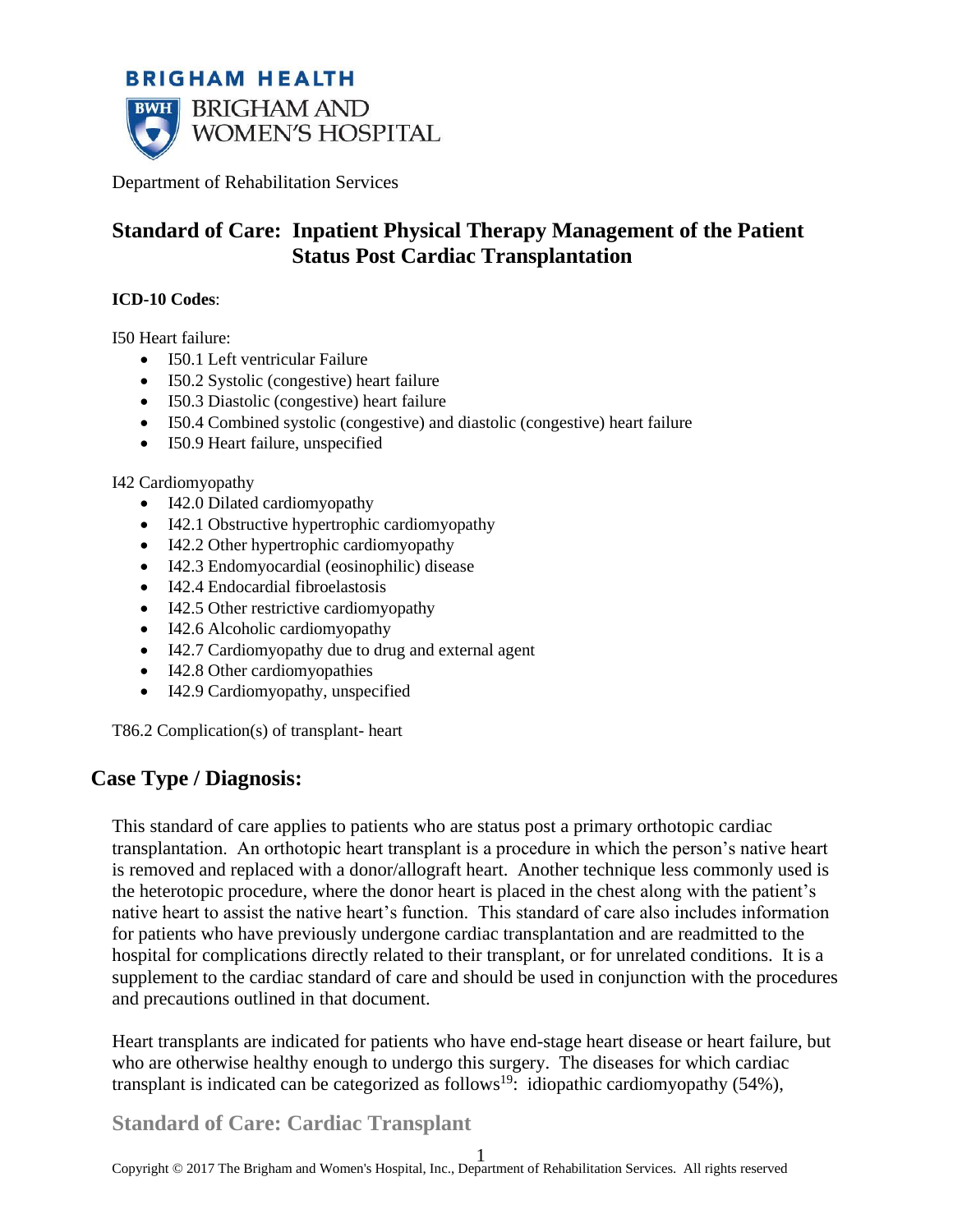

ischemic cardiomyopathy (45%), congenital heart disease and other diseases (1%). Patients will specifically have a left ventricular ejection fraction of less than 25% and New York Heart Association (NYHA) class III or IV symptoms to be a candidate for heart transplant.<sup>19</sup>

The benefit of transplantation may become apparent if a person is hospitalized and unable to wean from continuous intravenous medications for cardiac support and/or from other medical supports. In unhospitalized patients, the following requirements have been recommended for consideration for cardiac transplantation:

- ●A history of repeated hospitalizations for heart failure
- ●Need for ventricular assist device or artificial heart to support circulation
- ●Increasing types, dosages, and complexity of medications
- A reproducible VO2 of less than  $14 \text{ mL/kg}$  per minute<sup>10</sup>

If patients meet the above criteria and are interested in pursuing heart transplantation, they are then further evaluated by their medical team to rule out any other diseases or situations which may exclude them from receiving a heart transplant. Diseases which could potentially exclude someone from receiving a heart transplant include cancer, uncontrolled pulmonary hypertension, or infections.<sup>10</sup> Once a patient is deemed a suitable candidate and is listed for a heart transplant, a national organization named UNOS (United Network for Organ Sharing) is involved with managing and matching patients with available organs. <sup>10,28</sup> The matching of organs is based on many factors including the compatibility of the available organs to the patient, and the patient's level of medical need. Adult heart transplant candidates are assigned to one of four categories: 1A, 1B, 2, or inactive based on their medical status, with status IA being the patients with the highest medical need for a transplant. There is an ongoing assessment of the patient's status by their medical teams, and a patient's status may change at times. 25,28

The prevalence of heart failure in the United States continues to rise, and there are currently 5.7 million adults in the United States who are living with heart failure. As the number of people with end-stage heart failure rises, it is predicted that the number of people listed for heart transplant will also continue to grow. However, there continues to be a significant shortage of hearts available for donation. One area of current research in heart transplantation is attempting to improve the organ procurement and preservation process in the hopes of increasing the number of donor hearts available.<sup>12</sup>

American Heart Association Statistics 4 :

- In 2015, 2,804 heart transplantations were performed in the United States
- Of the recipients in 2015, 71.4% were male; 61.4% were white; 21.6% were black; 11.1% were Hispanic.

•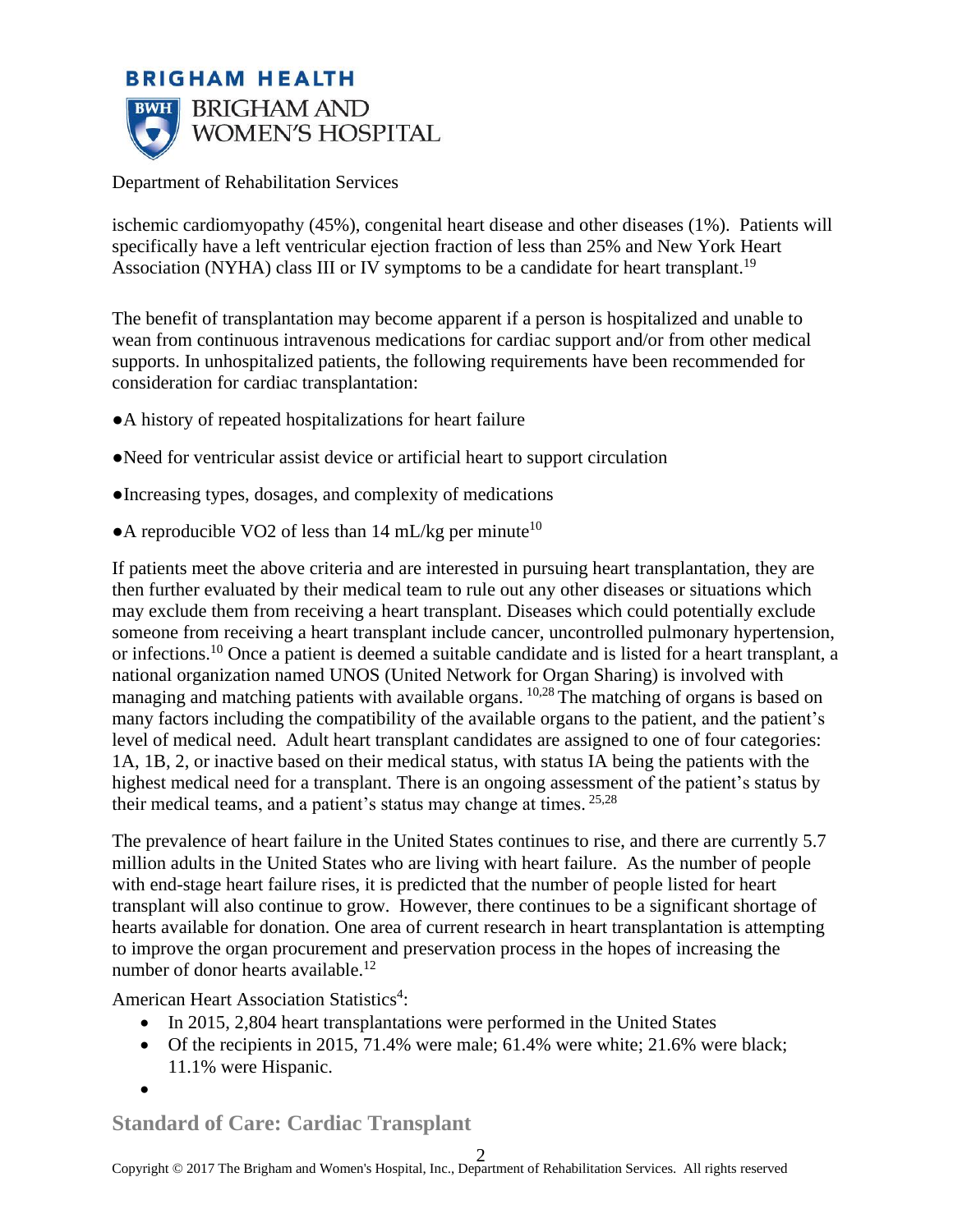

Department of Rehabilitation Services

- For transplants that occurred between 2009 and 2010, the 1-year survival rate was 90.8% for males and 90.6% for females; the 5-year rates between 2005 and 2010 were 77.5% for males and 75.6% for females.
- As of May 27, 2016, 4,134 patients were on the transplant waiting list for a heart transplant, and 40 patients were on the list for a heart/lung transplant<sup>4</sup>.

# **Indications for Treatment:**

There are several important reasons for physical therapy following a heart transplant. "Cardiac transplant patients continue to experience exercise intolerance due to extended inactivity and convalescence, associated skeletal muscle derangements, loss of muscle mass and strength, and the absence of autonomic cardiac innervation."<sup>3</sup> In addition, medical treatment with corticosteroids postoperatively often leads to or worsens already existing muscular weakness.

The APTA preferred practice patterns that apply to this population include:

- Impaired aerobic capacity/endurance associated with deconditioning.
- Impaired aerobic capacity/endurance associated with cardiovascular pump dysfunction or failure
- Impaired muscle performance

## **Contraindications / Precautions for Treatment:**

#### **Postoperative Complications**

The heart transplant patient may experience postoperative complications including: right heart failure, persistent pulmonary hypertension, renal dysfunction, arrhythmias, bleeding, acute rejection, infection (examples include cytomegalovirus (CMV), pneumocystis carinii (PCP), herpes virus), or psychological disturbances related to steroid therapy. <sup>18, 19, 26</sup> Initiation of physical therapy may need to be delayed in the ICU until the patient is hemodynamically stable, the patient's chest is closed, bleeding is controlled, and any other immediate postoperative medical complications have resolved.

#### **Rejection**

About two-thirds of patients experience at least one rejection episode in the first post-transplant year, with the greatest risk occurring in the early post-transplant months.<sup>13</sup>

Endomyocardial biopsies are performed routinely to screen for rejection. The biopsies are performed more frequently immediately postoperatively (weekly), and less frequently as time passes, eventually progressing to once a year.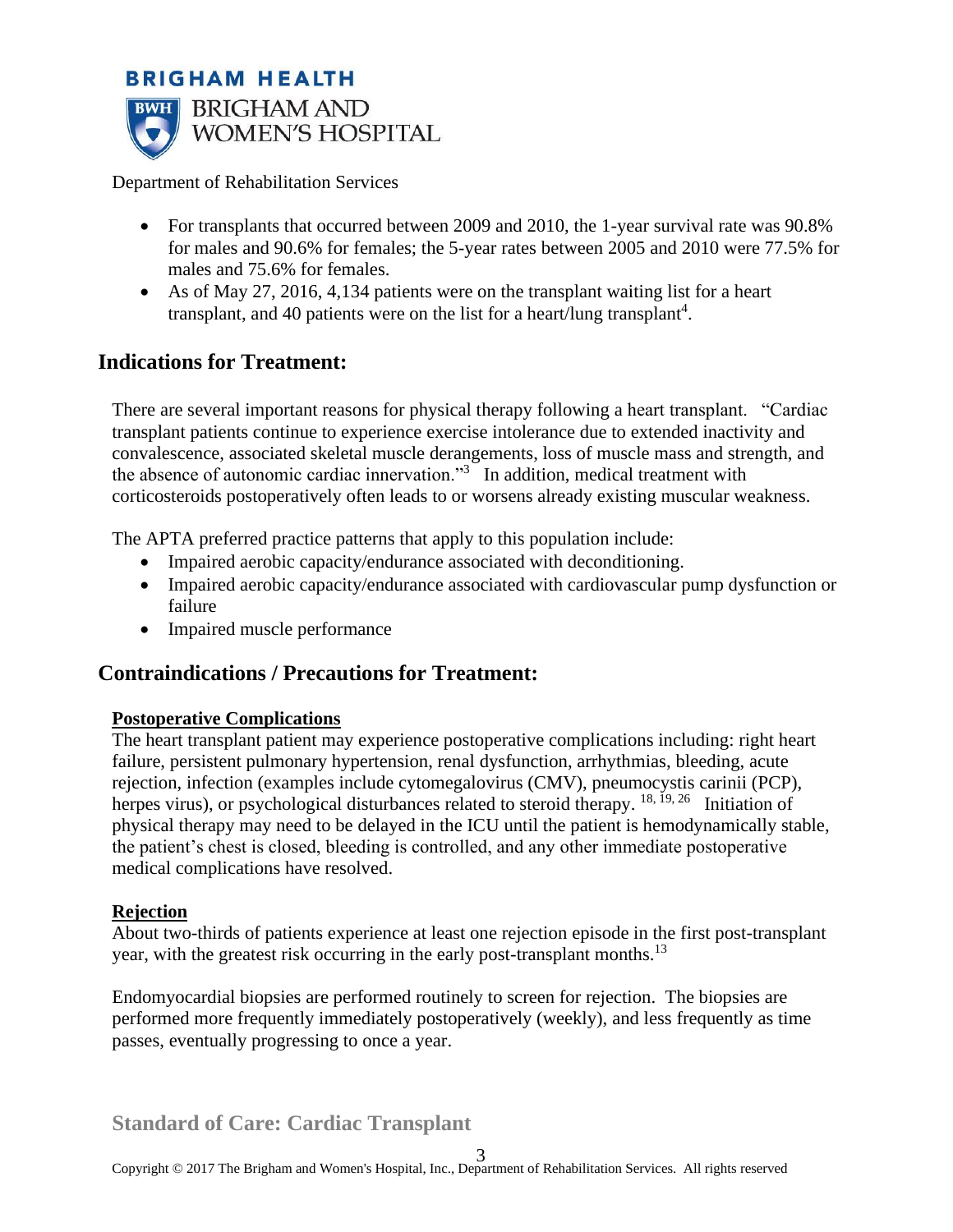

Signs and symptoms of rejection may include symptoms like the symptoms of heart failure (fatigue, dyspnea, decreased exercise tolerance, hypotension, pericardial friction rub, ventricular S3 gallop, decreased cardiac output, peripheral edema, pulmonary crackles, jugular vein distension, increased temperature, arrhythmias, and/or decreased urinary output). However, the patient often does not have any symptoms.13,26

When rejection is suspected, the patient's immunosuppressive medication dosages may be increased, and biopsies may be performed more frequently. The therapist should be aware of the patient's rejection and subsequent treatments for the rejection, and should modify the patient's activity/exercise program appropriately.

### **Sternal Precautions**

All patients status post heart transplant must adhere to sternal precautions. Refer to the Cardiac Standard of Care document for specific information regarding sternal precautions. Patient education documents regarding sternal precautions are also available within the patient education section of the T-drive: Guidelines After Cardiac Surgery Education. For patient documentation, sternal precautions can be accessed via the Smartphrase: .sternalprecautions

#### **Infection Control Precautions**

To protect the heart transplant patient from communicable illness, the following precautions are recommended by the Brigham and Women's Infection Control Department:

- Staff with a fever or upper respiratory infection may not enter the room
- Before entering the room, staff must disinfect their hands with an alcohol-based waterless agent
- Staff will wear gown and gloves to enter the patient's room while the patient is in the **ICU**
- Staff will use the stethoscope dedicated to the room
- Any shared patient care equipment will be disinfected before use on patient

#### **Denervated heart**

Normally the vagus nerve innervates the heart, however during an orthotopic heart transplant procedure the heart becomes denervated and vagal input is impaired. This alters both the resting heart rate as well as the heart rate responses during activity and in response to exercise.

In a normally innervated heart, the vagus nerve at rest provides parasympathetic input which works to lower the intrinsic rate of the heart set by the SA (sinoatrial) node. In the transplanted heart however, the SA node paces the allograft heart resulting in a higher resting heart rate  $(HR)$ <sup>5</sup>. The resting rate elevates to approximately 90-110 beats per minute.<sup>26</sup>

In the newly transplanted heart, the HR response during exercise is mainly controlled by catecholamines from the adrenal glands, resulting in a significantly slower increase of the HR at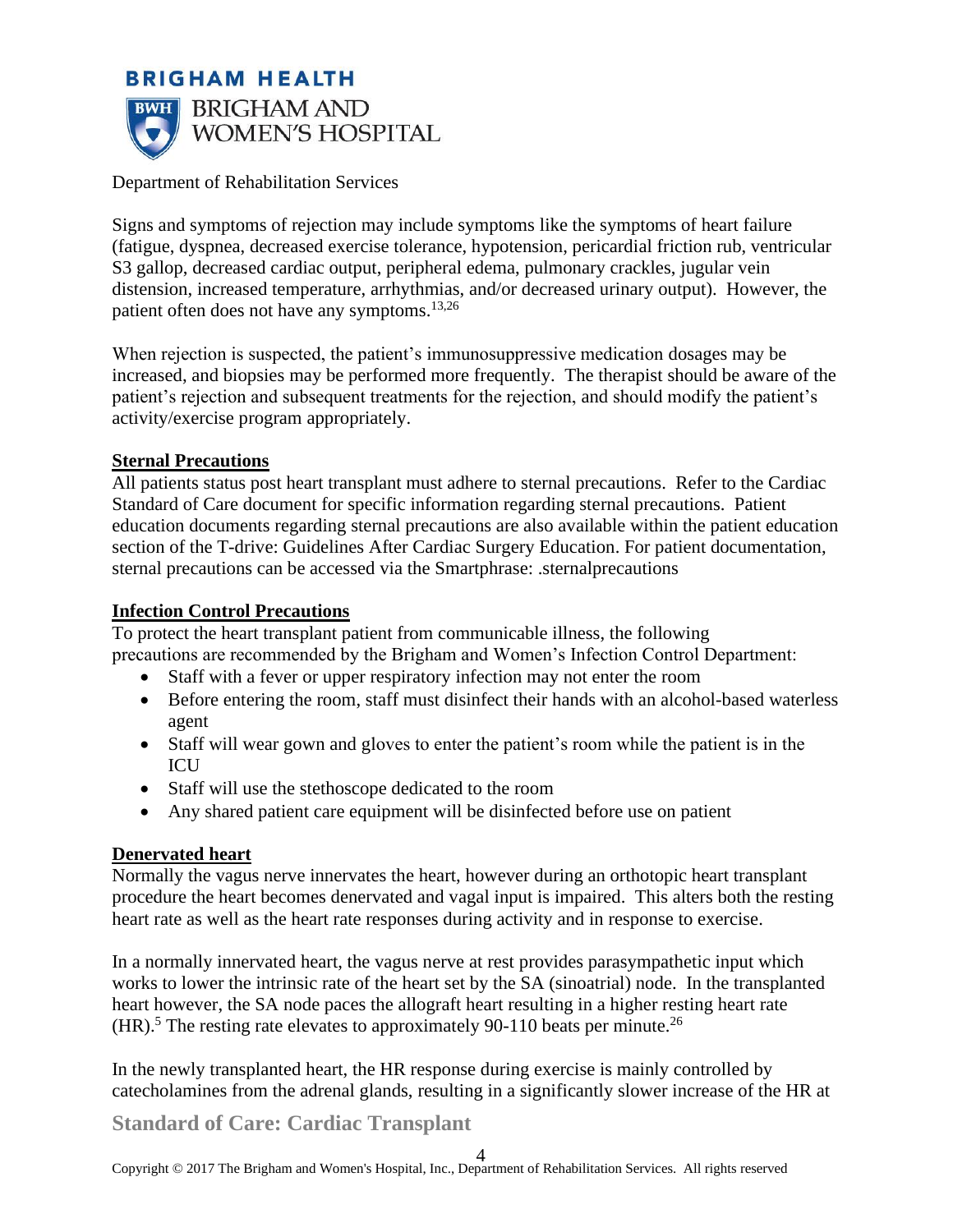

the onset of exercise, a reduced peak HR, and a delayed return towards resting values after the cessation of exercise. 22, 23 Patients should therefore gradually increase and decrease demands on the transplanted heart by extending their warm-up and cool-down periods to  $5\text{-}10$  minutes.<sup>26</sup>

### **Effects of use of steroids/immunosuppressive medications**

The heart transplant recipient will always be on immunosuppressive medications to prevent rejection of the donor heart. There are potential side effects of these medications which may include:

- "Systolic and diastolic hypertension may be due to elevated catecholamine levels, the effects of immunosuppressive medications, altered baroreceptor sensitivity, or combinations thereof."<sup>3</sup>
- There is a potential for decreased bone density and associated comorbidities. "Significant reduction in bone mineral density (BMD) occurs postoperatively in nearly 100% of heart transplant recipients immunosuppressed with glucocorticoids."<sup>5</sup>

### **Effects of use of steroids/immunosuppressive medications**

- Potential for the development of diabetes: 15-20% of adult patients will develop diabetes after cardiac transplant.<sup>18</sup>
- Steroid myopathies with proximal muscle weakness
- Increased risk for infections<sup>3</sup>
- Increased tendency to develop lymphoproliferative malignancies<sup>2</sup>

### **Orthostatic hypotension**:

Orthostatic hypotension is common in the early postoperative phase due to the absence of compensatory reflex tachycardia from cardiac denervation. Position changes should be performed slowly to allow the patient to slowly adapt to the new position.<sup>26</sup>

# **Evaluation:**

## **Medical History/Reason for Admission**:

- Patient's preoperative diagnosis including stage of heart failure if applicable
- Onset and duration of symptoms
- Primary admission for initial heart transplant versus readmission for other medical reasons
- Later complications that may result in repeat hospitalizations include, but are not limited to: rejection, infection, development of secondary malignancies, and coronary vasculopathy
- The two most common malignancies to develop in this population of patients are posttransplant lymphoproliferative disorder (PTLD), and skin cancers.<sup>13</sup>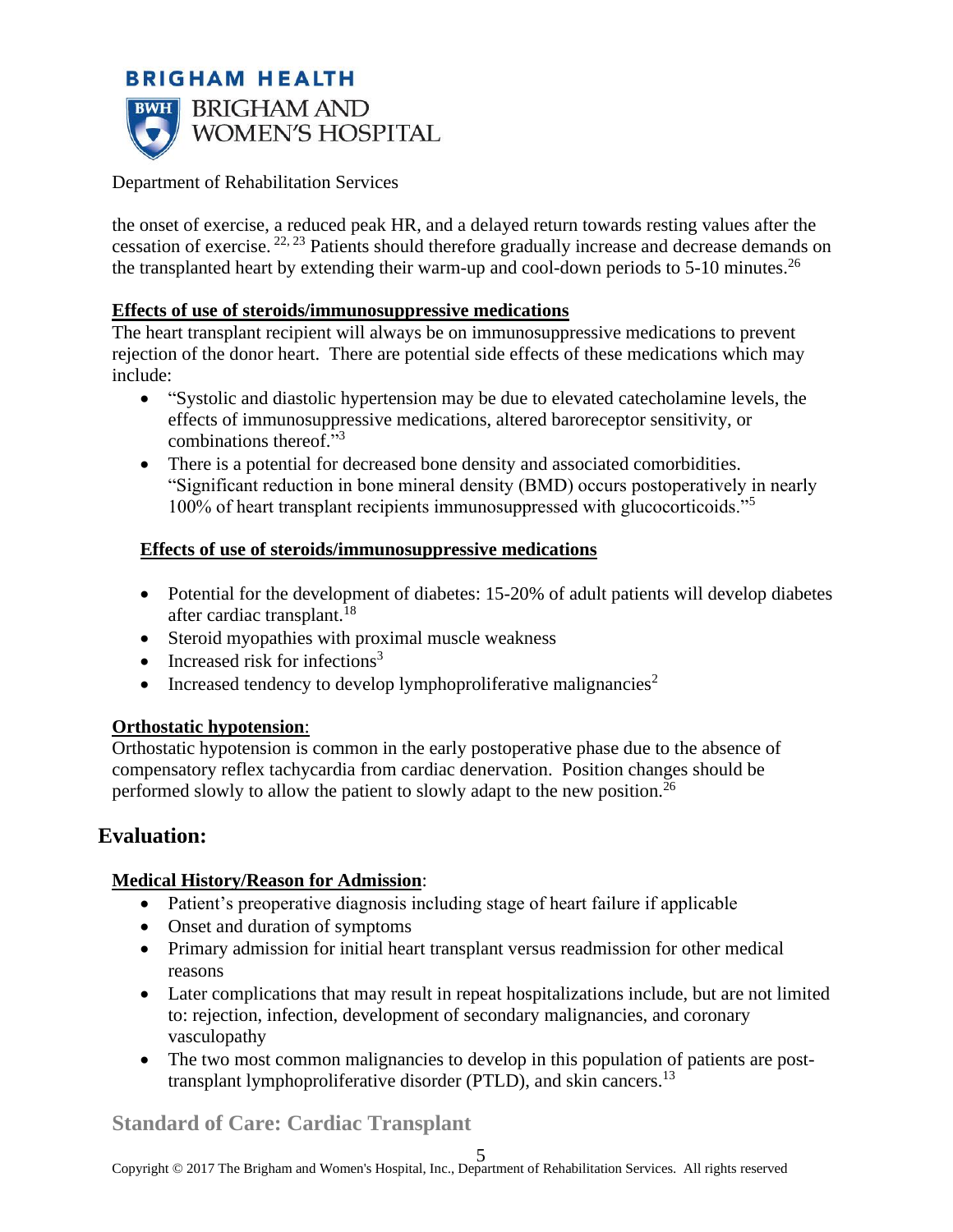

**BWH** BRIGHAM AND WOMEN'S HOSPITAL

Department of Rehabilitation Services

- Primary surgery for heart failure versus previous VAD
- If patient used a VAD, note length of time spent on the device and type of device

## **Hospital Course:**

- Note any preoperative or postoperative evaluation studies, including but not limited to: results of heart catheterizations, echocardiograms, stress tests, electrocardiograms, and endomyocardial biopsies
- Date of surgery
- Postoperative course including length of time on pressors, length of time intubated, any postoperative complications

## **Social History**:

- Prior functional level including remote versus recent activity tolerance, types of activities the patient enjoys, and the typical frequency and duration of prior activities
- Available home exercise equipment with early discussion regarding the patient's preferences for mode(s) of exercise once they are home
- Available home supports
- Home or community environmental barriers
- Family roles, professional roles and roles within the community

## **Medications:**

Note the patient's current list of medications, including medications related to anti-rejection (i.e.: Cyclosporin, Cellcept, Prednisone) and hemodynamic control. If the patient is in the ICU, also pay most attention to intravenous (IV) medications and reasons for their use. Refer to the cardiac standard of care for further details.

# **Examination**:

## **Observation:**

- Make note of the equipment being used in the patient's room including: intravenous lines and locations, medications infusing, catheters, chest tubes (to suction versus waterseal; mediastinal versus pleural), pulmonary artery (PA) lines, method of oxygen delivery if being used, vital sign monitoring equipment
- Appearance of the patient including body type, cushinoid features or cachexia, areas of atrophy, skin integrity (presence of edema, any areas or potential areas of skin breakdown), tremors, respiratory pattern
- Observe the sternal wound and make note of any areas of redness or swelling, and note the type of closure method and/or dressings being used

**Standard of Care: Cardiac Transplant**

6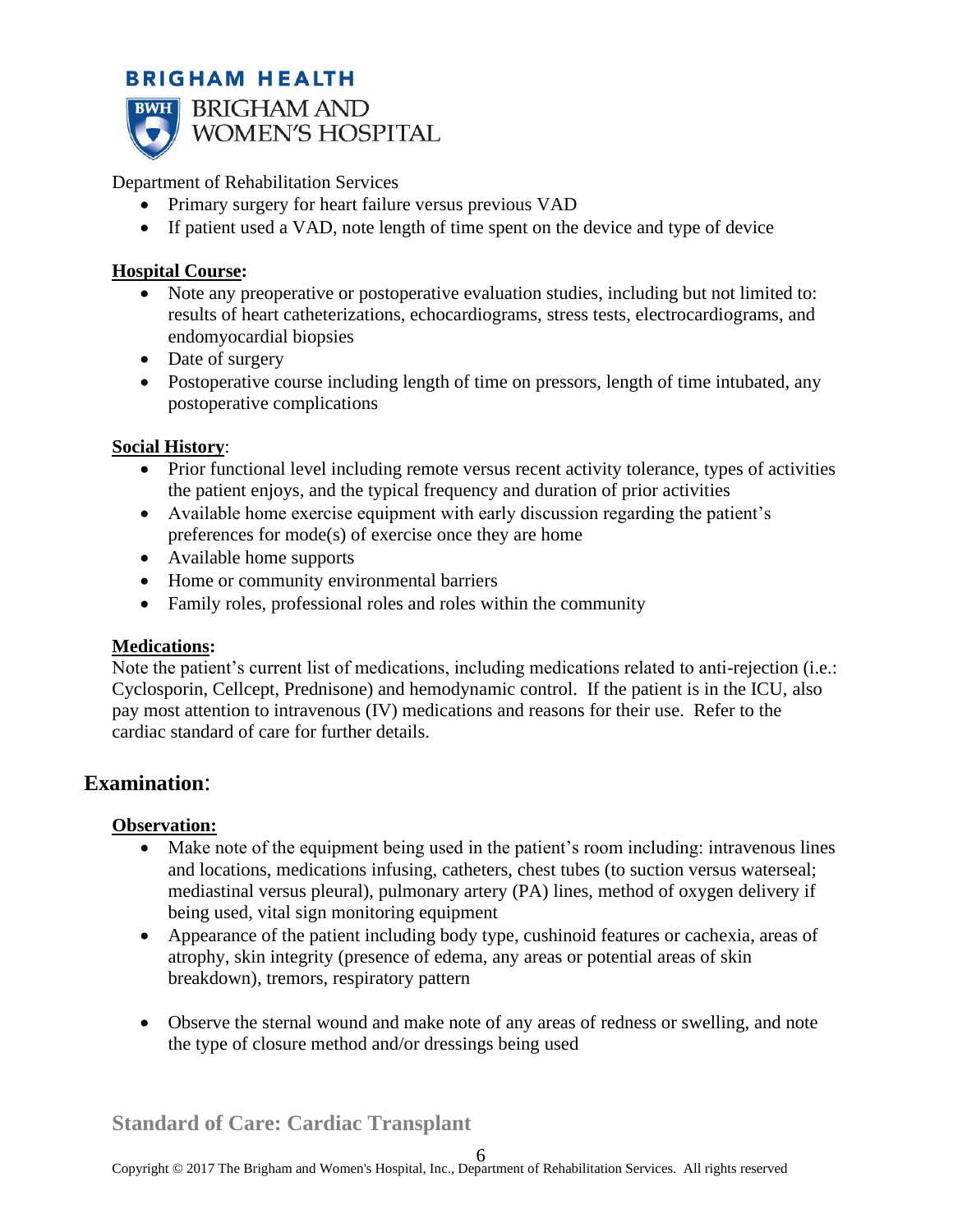

Department of Rehabilitation Services

## **Mental Status:**

Evaluate patient's level of alertness, ability to follow motor commands, and level of safety awareness. Also, note any personality changes, such as being emotionally labile or euphoric, which may occur due to the use of steroid treatment postoperatively.

## **Pain:**

Assess pain related to the sternotomy and/or any other area of pain. Use verbal analog (VAS) rating scale for pain assessment. Note that cardiac denervation often prohibits the patient from feeling the sensation of angina.

## **ROM:**

Assess gross range of motion of all extremities; shoulder flexion and abduction should be looked at unilaterally per sternal precautions. Note any limitations in spine mobility related to abnormal postures.

## **Strength:**

Assess gross strength of the patient's trunk and extremities. Consider the potential development of any proximal muscle weaknesses that may have occurred due to bedrest and/or the effects of anti-rejection steroids. Perform a more concentrated muscle test of the patient's hip musculature.

### **Sensation:**

Gross assessment of the integrity of patient's sensory system via light touch & sharp/dull testing is sufficient in most cases. More detailed sensory testing may be indicated if the gross assessment test is abnormal, or if the patient has any history that may warrant further testing (e.g., Diabetes, h/o CVA or any other neurologic problems).

### **Posture/alignment:**

Note the presence of any postural abnormalities that the patient may have developed through the course of their illness. Note any postural abnormalities that may have developed because of abnormal breathing patterns, from prolonged immobility or bed rest, or because of proximal muscle weakness and strength imbalances.

### **Function:**

Ongoing assessment of the patient's ability to perform bed mobility, transfers, ambulation level surfaces, ambulation on stairs. Be aware that proximal muscle weakness, if present, may significantly affect the patient's ability to perform sit to stand transfers and stair training.

## **Hemodynamic Monitoring:**

• All activity is monitored by measuring the patient's heart rate (HR), blood pressure (BP), oxygen saturation (O2 sat), respiratory rate (RR), rate of perceived exertion (RPE),

•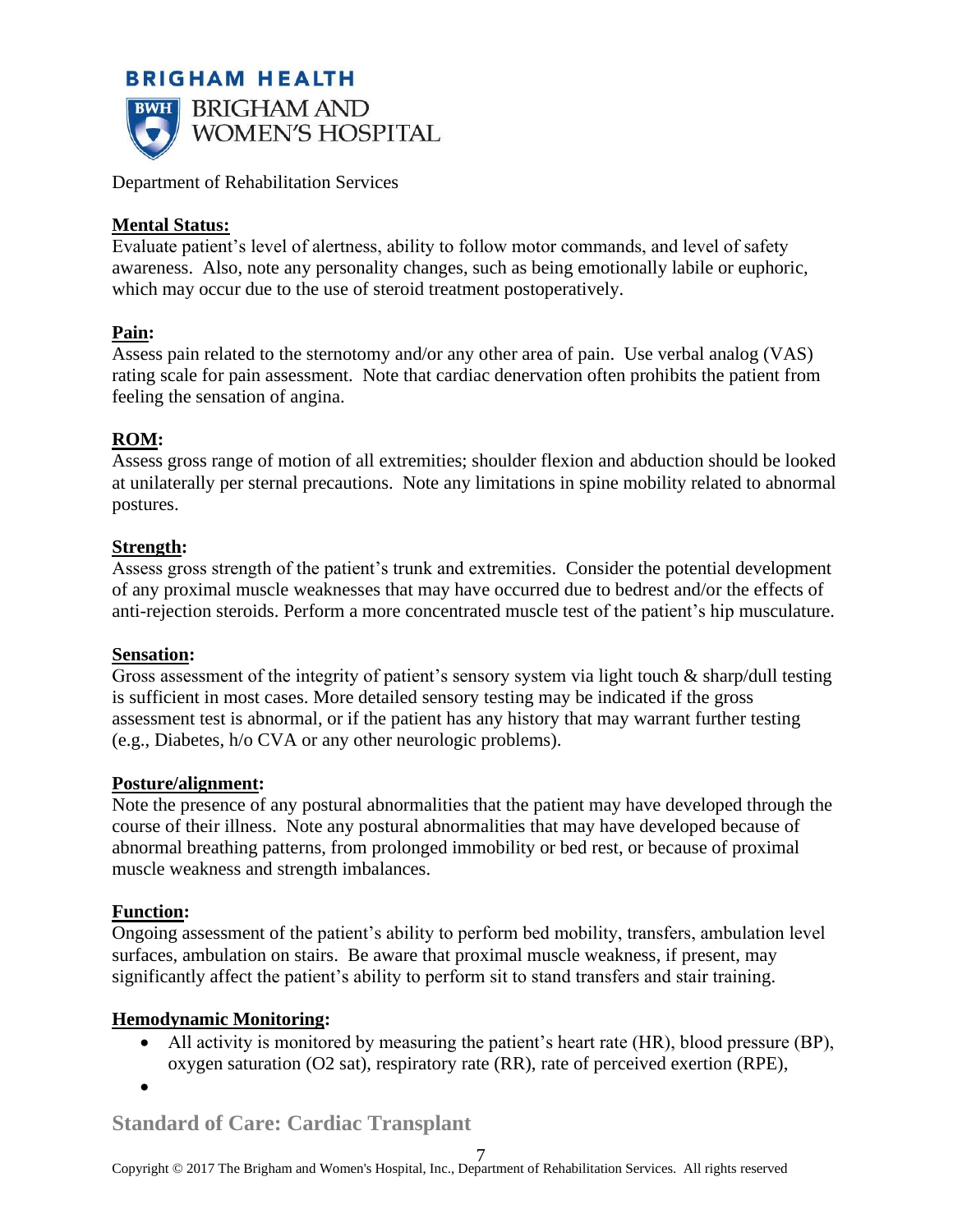

Department of Rehabilitation Services

and/or rate of perceived dyspnea. Further monitoring may be indicated if the patient is being monitored or supported via any special equipment, such as a PA line or ventilator.

- Baseline values are noted and repeated routinely throughout the patient's activity program as the activity is advanced. Any abnormal results should be highlighted, and the patient's activity may need to be stopped or modified.
- Be aware that the patient's heart rate response to activity will likely be blunted, and an increase in heart rate should not be relied on as a limiting factor of the heart transplant recipient's activity.
- In addition, cardiac denervation often prevents the patient from feeling the symptom of chest pain, as noted above.
- Abnormal responses to activity include: decreasing systolic blood pressure or the failure of the patient's BP to elevate in response to activity, development of arrhythmias, patient reporting excessive fatigue with activity, lightheadedness/faintness or any other subjective complaint such as leg cramping.

### **Outcome Measures**:

- Six- minute walk test (6 MWT): A 6 MWT should be performed in this population of patients, unless contraindicated for any reason, to allow for appropriate endurance exercise prescription. In patients who remain in the hospital, this will also provide information regarding the patient's progress over time.
- Further balance, gait, and strength assessments (i.e.: Berg Balance Scale, Timed Up and Go, gait speed, 30 second sit to stand test) should also be utilized in this patient population based on their baseline functional status and ability.

### **Assessment:**

### **Problem List**

Potential impairments include but are not limited to: Pain Decreased muscular strength Decreased ROM Impaired posture Impaired skin integrity Decreased balance Decreased aerobic capacity/endurance Decreased patient knowledge regarding postoperative cardiac transplant precautions and activity/exercise progression

Potential functional limitations include: Bed mobility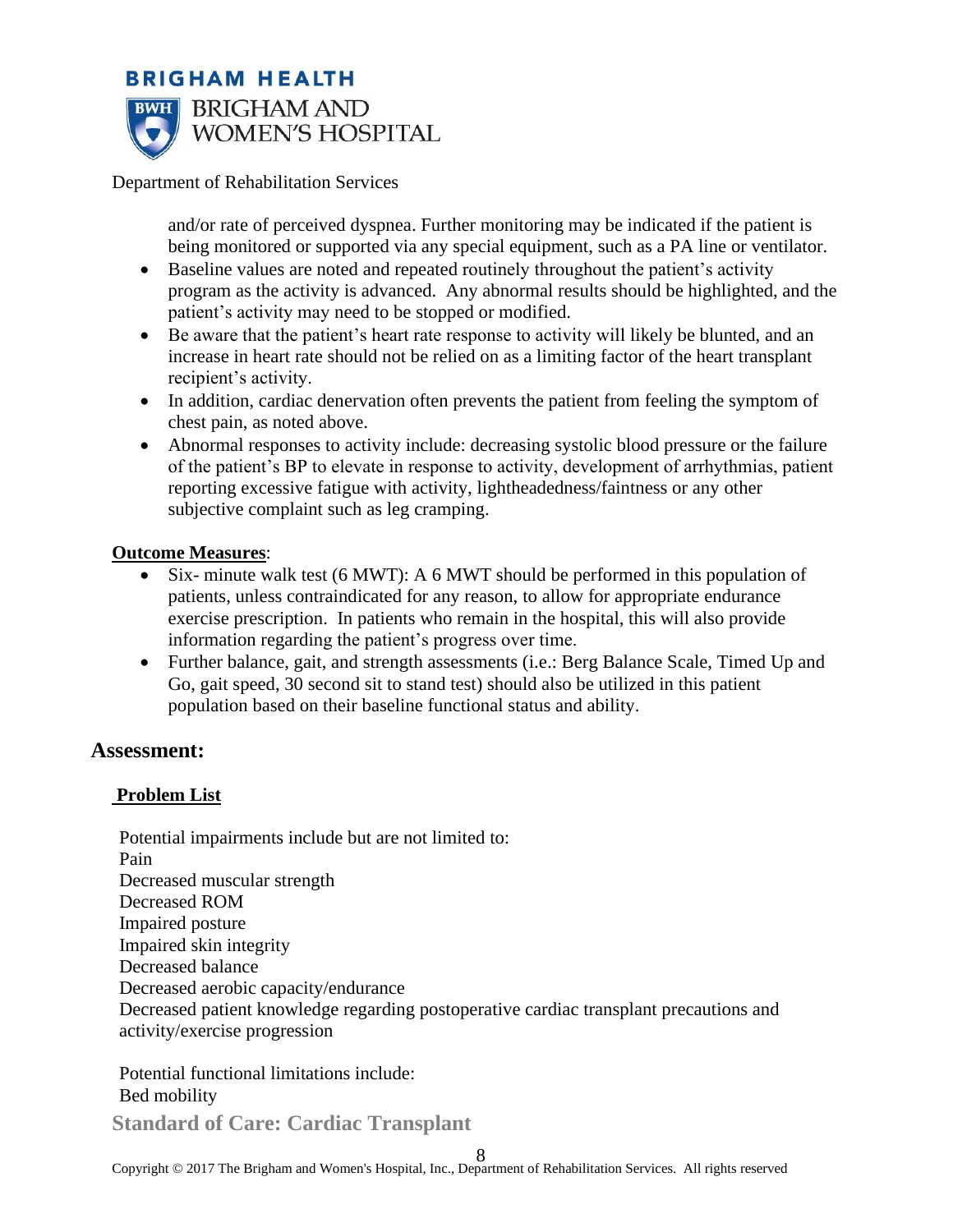

Department of Rehabilitation Services

Transfers Ambulation level surfaces Ambulation stairs Ambulation distances

#### **Prognosis**:

The patient should be independent with all their basic functional mobility at home and in the community immediately upon discharge from the hospital, or soon thereafter. Initial functional activities and exercises need to be restricted to within the limits of the patient's sternal precautions.

The patient who has undergone a cardiac transplant should be able to attain a higher level of function and exercise tolerance than they had prior to surgery, although peak cardiorespiratory and cardiovascular responses to exercise in patients with orthotopic heart transplantation are blunted in comparison to normal age-matched norms.<sup>2</sup> "Suggested reasons for persistently abnormal exercise capacity in the early posttransplant period include 1) marked deconditioning prior to transplant due to heart failure; 2) surgical denervation; 3) corticosteroid therapy; 4) peripheral vasoconstriction."<sup>18</sup>

"Skeletal muscle atrophy may have more of a significant effect than cardiac function post heart transplant and this may explain the reason for continued fatigue despite good cardiac function."<sup>13</sup>

Studies demonstrate that exercise training provides positive results in the heart transplant recipient's activity tolerance and muscular strength. Exercise training has been shown to be effective in improving exercise tolerance and aerobic capacity in patients who have undergone a heart transplant. It was shown that over time, patients can increase their average maximum MET level from approximately 5.0 to 6.0 METs with improvement in their physical work capacity on the average of 37% from early to late post-transplantation.<sup>2</sup> In a study by Kobashigawa et al<sup>16</sup> it was shown that exercise training inititated early after cardiac transplantation improved physical work capacity. It was also demonstrated in a study by Braith et al. $<sup>6</sup>$  that a 6-month resistance</sup> exercise program is successful in preventing the effects of steroid-induced myopathy.

It is now known that the autonomic nervous system gradually becomes reinnervated over time. It was demonstrated that the heart rate response improves significantly during the first 6– 12 months post heart transplant, with a further increase thereafter. Further studies showed an average time of reinnervation of approximately 4 years with a mean maximum HR of 94% of predicted. <sup>23</sup> Studies are hopeful that this will allow for higher intensity interval training in this patient population.<sup>22</sup> This information is important for the inpatient physical therapist to know for long-term goal planning and patient education.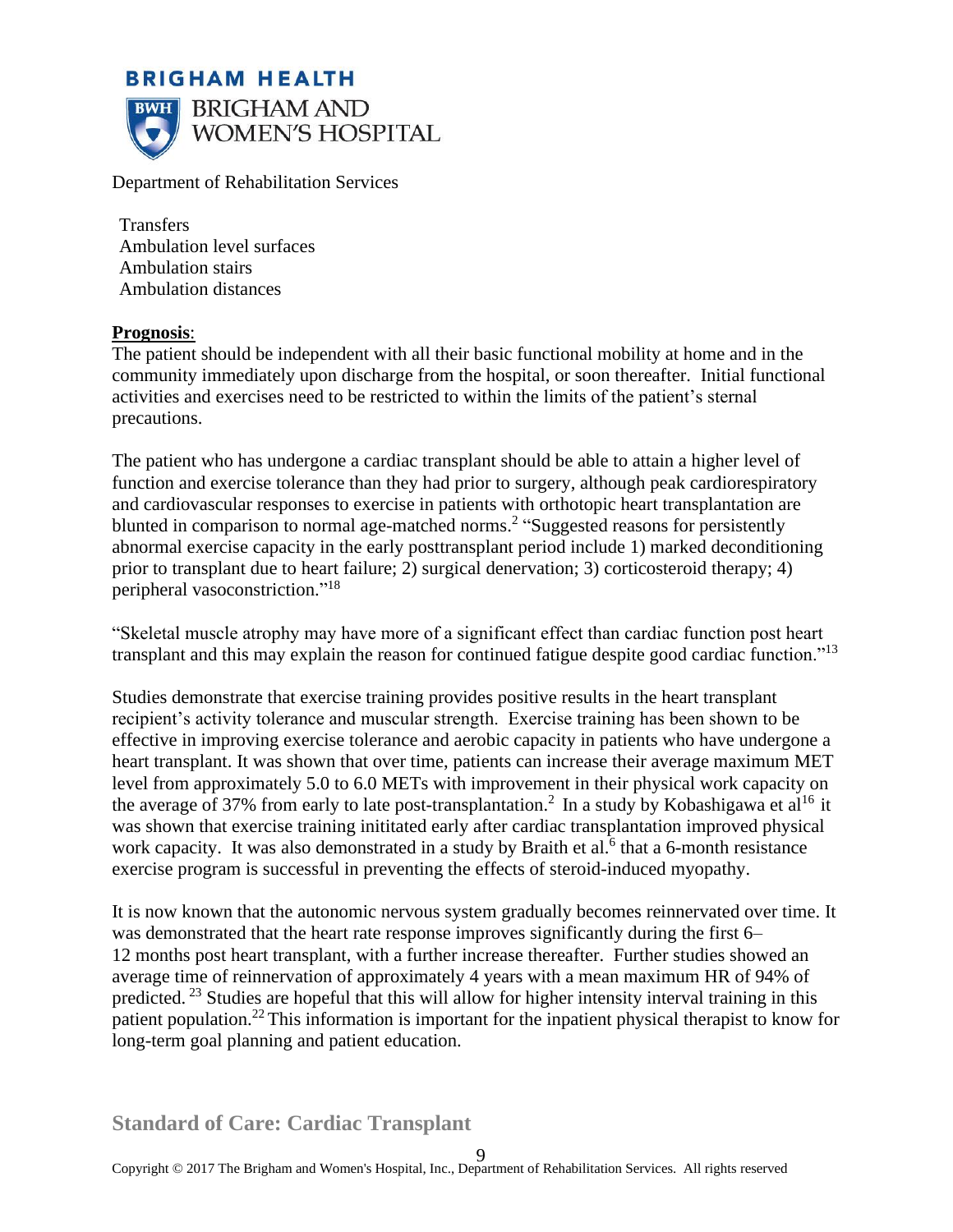

Department of Rehabilitation Services

## **Goals**:

Goals to be achieved in 1-2 weeks for discharge to home:

- Independent mobilization including bed mobility, transfers, ambulation level surfaces and stairs
- Patients will demonstrate a steady gait with the least restrictive assistive device
- Patients will tolerate specified ambulation distances level surfaces and stairs with stable vital sign responses to activity, utilizing pacing techniques
- Functional range of motion and strength of all extremities within the limitations of their sternal precautions
- Patient will be independent in a home endurance exercise program
- Patient will be independent in a home strengthening exercise program
- Patient will demonstrate a good understanding of the following information: how to safely advance their exercise programs; sternal precautions; home safety; effects of denervation on the heart; methods for counteracting the effects of steroids.

# **Treatment Planning / Interventions**

| <b>Established Pathway</b>  | Yes, see attached. | $\_X\_No$ |
|-----------------------------|--------------------|-----------|
| <b>Established Protocol</b> | Yes, see attached. | X No      |

### **Interventions most commonly used for this case type/diagnosis**

Pacing and prolonged warm-up and cool-down periods of 5-10 minutes are encouraged with all activity in this population of patients.

Progression of therapeutic exercise program:

- Initial exercises may include supine active or active assisted range of motion (AAROM) exercises if the patient is significantly weak.
- The patient is issued a cardiac therapeutic exercise program, and the patient is advanced from active supine exercises and seated exercises to standing exercises.
- Weights may be added to the program within the limits of their sternal precautions.
- Postural exercises are incorporated into the program.
- Proximal muscle strengthening is important to counteract the effects of steroids and generalized weakness (e.g., partial squats, sit to stand).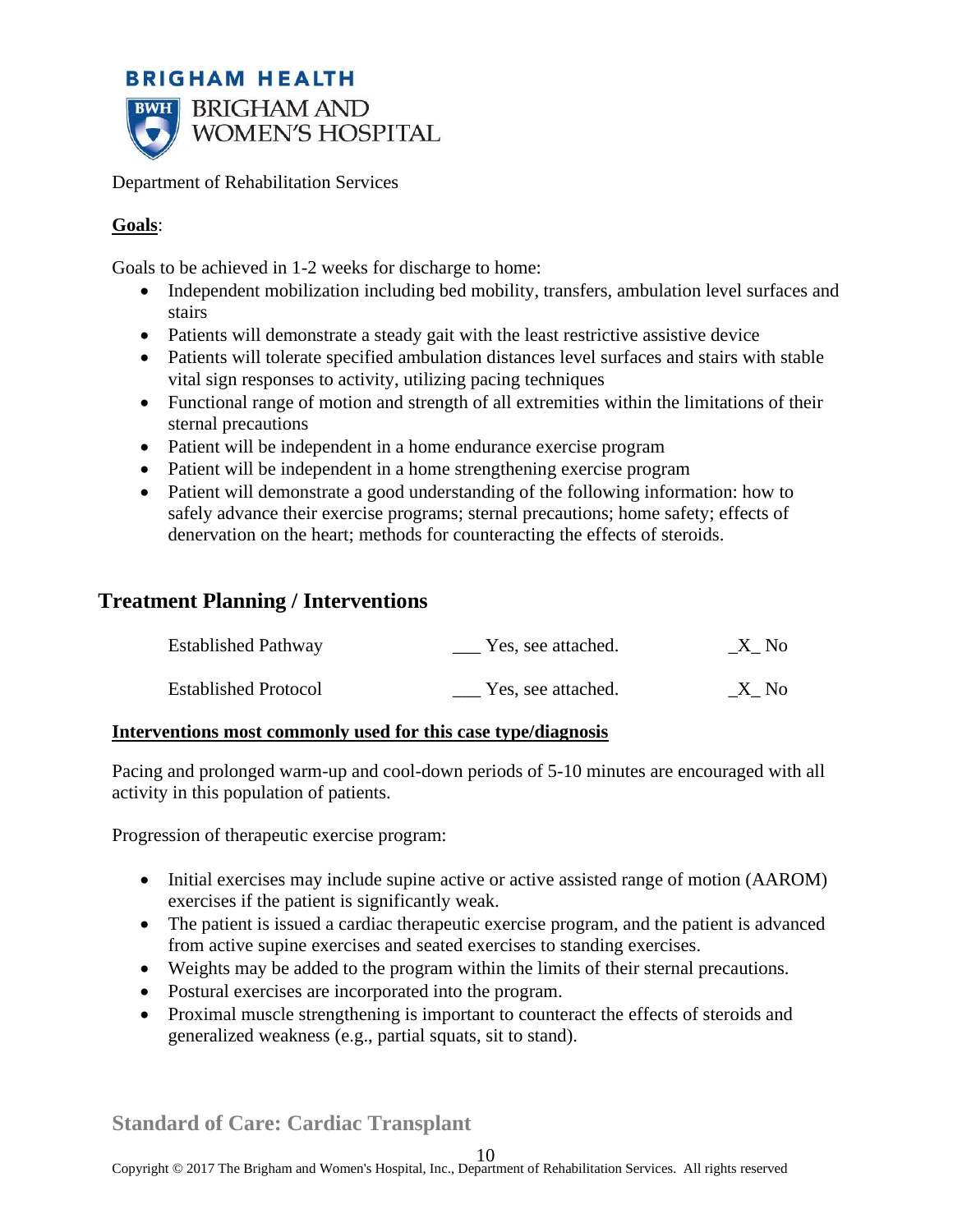# **BRIGHAM HEALTH BWH** BRIGHAM AND WOMEN'S HOSPITAL

Department of Rehabilitation Services

It has been demonstrated that resistance exercise training can prevent myopathy that is associated with the use of corticosteroids post-transplant<sup>6</sup>, and progression of the patient's weight program should be encouraged once their sternum has healed.

Progression of functional mobility:

- Early intervention often consists of bed mobility via log rolling, transfers, and initial ambulation with the use of assistive devices.
- Use assistive devices initially that allow for the greatest endurance training and wean from assistive devices as appropriate as the patient's balance/gait allows.
- Encourage an ambulation program of at least three times daily with the assistance of nursing staff or family if appropriate and advance towards independent ambulation.
- The distance of ambulation will be determined by the patient's hemodynamic and perceived responses to activity during their therapy sessions.
- The patient is advanced to stairs once they are ambulating functional distances as tolerated. The patient may require a shorter practice step in their room initially if proximal muscle weakness is present.
- Continuous patient education is needed to encourage self-monitoring.

Progression of patient's endurance training program:

- Per American College of Sports Medicine (ACSM) guidelines, the heart transplant patient should perform aerobic exercise 4 to 6 days/week while progressively increasing the duration of training from 15 to 60 min/session.<sup>3</sup>
- Warm-up and cool-down periods of 5-10 minutes are always incorporated into the patient's training program, as previously stated.
- The endurance program is initially addressed along with the patient's function. A walking program is established as soon as possible postoperatively. The distance encouraged is based on the patient's tolerance to activity during physical therapy sessions and advanced accordingly. A 6 MWT may be performed to further guide prescription of a patient's walking/endurance program.
- Other options for endurance training while the patient is an inpatient at Brigham and Women's Hospital include use of a restorator, stationary bike, or treadmill (located on Shapiro 6W). When starting any endurance training, the patient's HR, BP, RR, SpO2, RPE, and perceived dyspnea are monitored prior to activity, and in regular intervals during the activity (~every 5 minutes), and in regular intervals following cessation of the activity.
- Regardless of the mode of exercise, the patient's program is progressed in terms of frequency, duration and intensity, as the patient tolerates. Interval training is often used to advance their program.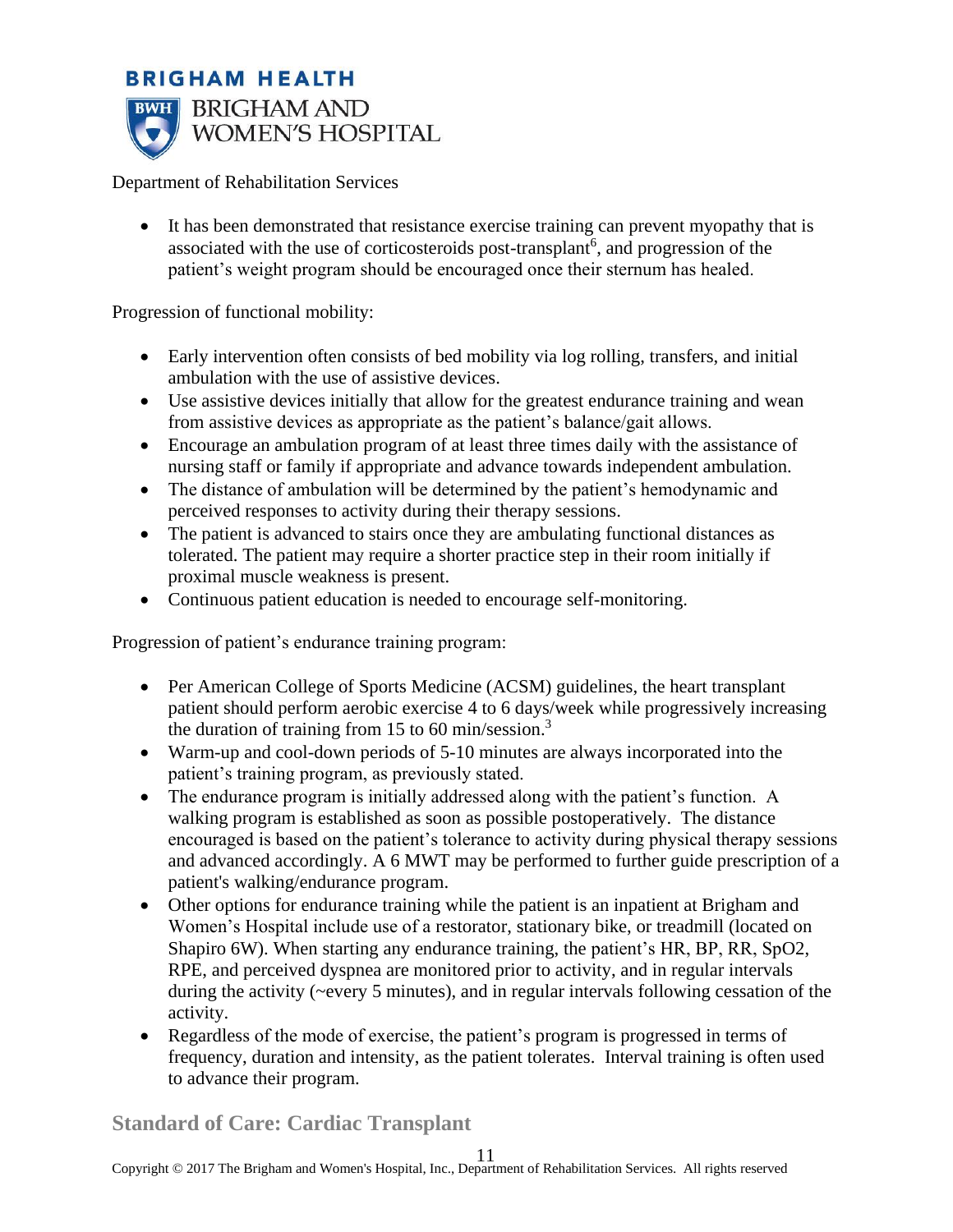

Department of Rehabilitation Services

- In preparation for discharge home, the patient's home endurance exercise program is established. The therapist should discuss early in the patient's course their available resources for exercise equipment at home. The patient is encouraged to choose types of exercises that they will enjoy. Any exercise equipment that requires use of the upper extremities (e.g., elliptical or row machine) needs to be avoided until their sternum is completely healed. Recommendations are provided in terms of mode, frequency, duration and intensity for each individual patient.
- A 6 MWT test is performed prior to discharge from the hospital. The results of the test should aid the therapist in developing an appropriate home exercise program.
- Per the American Physical Therapy Association's (APTA) guidelines for monitoring of cardiovascular patients, the following are indications for discontinuing or modifying activity:
	- o Pallor, peripheral cyanosis; cold, moist skin
	- o Staggering gait, ataxia
	- o Confusion or blank stare in response to inquiries
	- $\circ$  Resting heart rate  $> 130$  bpm,  $< 40$  bpm
	- o More than 6 arrhythmias (irregular heart beats) per hour
	- $\circ$  Uncontrolled diabetes mellitus (BS  $>$  250 mg/dL)
	- $\circ$  Oxygen sat < 85%
	- $\circ$  Acute infection or fever  $> 100$  degrees F
	- o Inability to converse during activity
	- o Fall in SBP with increased activity (10 mmHg or more)
	- $\circ$  Rise in SBP > 250 mmHg or diastolic pressure > 120 mmHg
	- $\circ$  Patient's request <sup>1</sup>

## **Frequency & Duration**:

Frequency and duration of treatment will vary depending on the patient's needs. The patient immediately post-op heart transplant may only tolerate brief sessions of therapy while they are in the ICU, and the patients should be encouraged to perform regular exercises on their own or with the assist of staff or family if possible. The frequency and duration of treatment will often increase as their tolerance to activity increases. The patient may require 5-7 day/week frequency as they approach discharge from the hospital.

### **Patient / family education:**

Topics of education that are addressed with the patient and family include: 1) Recommendations for the patient's home exercise program including a strength training program and endurance training program, 2) Importance of warm-up and cool-down periods of activity during exercise with a denervated heart, 3) Self-monitoring during exercise including the probability of the absence of chest pain as an indicator of excessive workload, 4) sternal precautions, 5) handling times of rejection in terms of their mobility and exercise, and 6) importance of adherence to a

# **Standard of Care: Cardiac Transplant**

12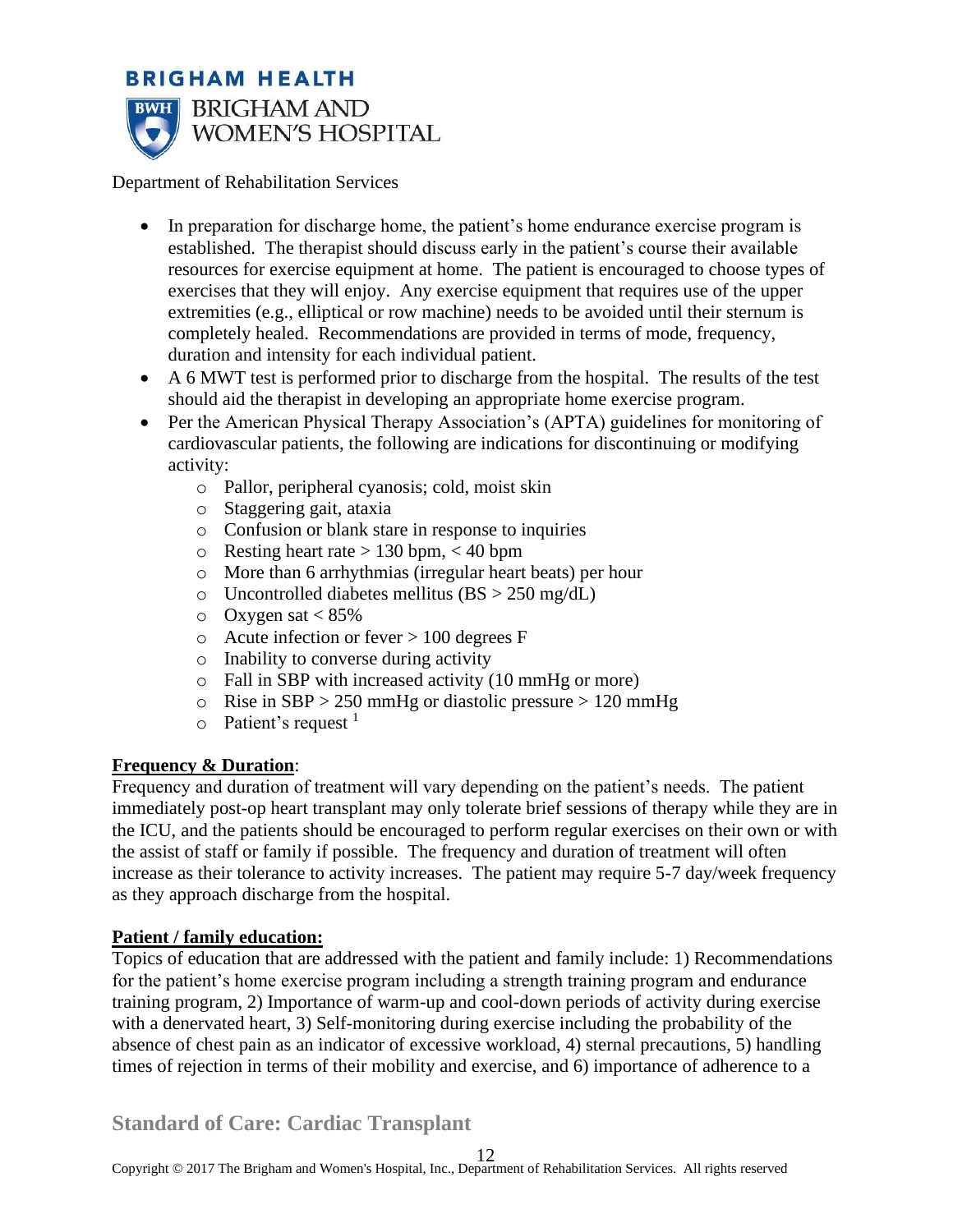

Department of Rehabilitation Services

strengthening program to counteract the effect of steroids in terms of muscle weakness and bone quality.

Refer to the Cardiac Heart Transplant patient education handout located on the T-drive or via the Smartphrase: .carhearttransplanteducation

### **Recommendations and referrals to other providers:**

- Referral to social work or psychiatry is warranted if the patient is having trouble coping with the issues surrounding heart transplantation.
- Refer the patient to occupational therapy if the patient is demonstrating difficulties with their activities of daily living (ADLs).
- Care coordination may need to be involved if there are any issues regarding the patient's discharge plans.

# **Re-evaluation / Assessment**

The patient will be reassessed every 7-10 days while they are an inpatient as per department guidelines. Other circumstances that warrant reassessment include: a significant change in the patient's medical status, the patient is ready to advance beyond the original goals, or the patient is being discharged from the facility.

# **Discharge Planning**

## **Commonly expected outcomes at discharge**:

Independent mobilization with the least assistive devices and an independent strengthening and endurance program are the optimal goals for discharge.

### **Transfer of Care**

The heart transplant patient is typically discharged to home with an independent home program. Patients who have not reached a level of being able to go home may be discharged to an extended care facility, however a home plan is encouraged if possible due to the higher risk of infection in this patient population. Home VNA physical therapy may be indicated on an individual basis for patients who are safe to go home with or without assistance, but who require further PT intervention to complete their rehab goals. Patients should ultimately be referred to outpatient cardiac rehabilitation, and they are encouraged to seek a referral for cardiac rehab from their cardiologist. A list of Cardiac rehab facilities by state is located on the T-drive.

## **Patient's discharge instructions**

The patient will be discharged to home with an individualized strengthening program to be performed 2-3 days/week, and an individualized endurance program to be performed 4-6 days/week.<sup>3</sup> Specific recommendations are provided to each patient in terms of mode,

**Standard of Care: Cardiac Transplant**

Copyright © 2017 The Brigham and Women's Hospital, Inc., Department of Rehabilitation Services. All rights reserved 13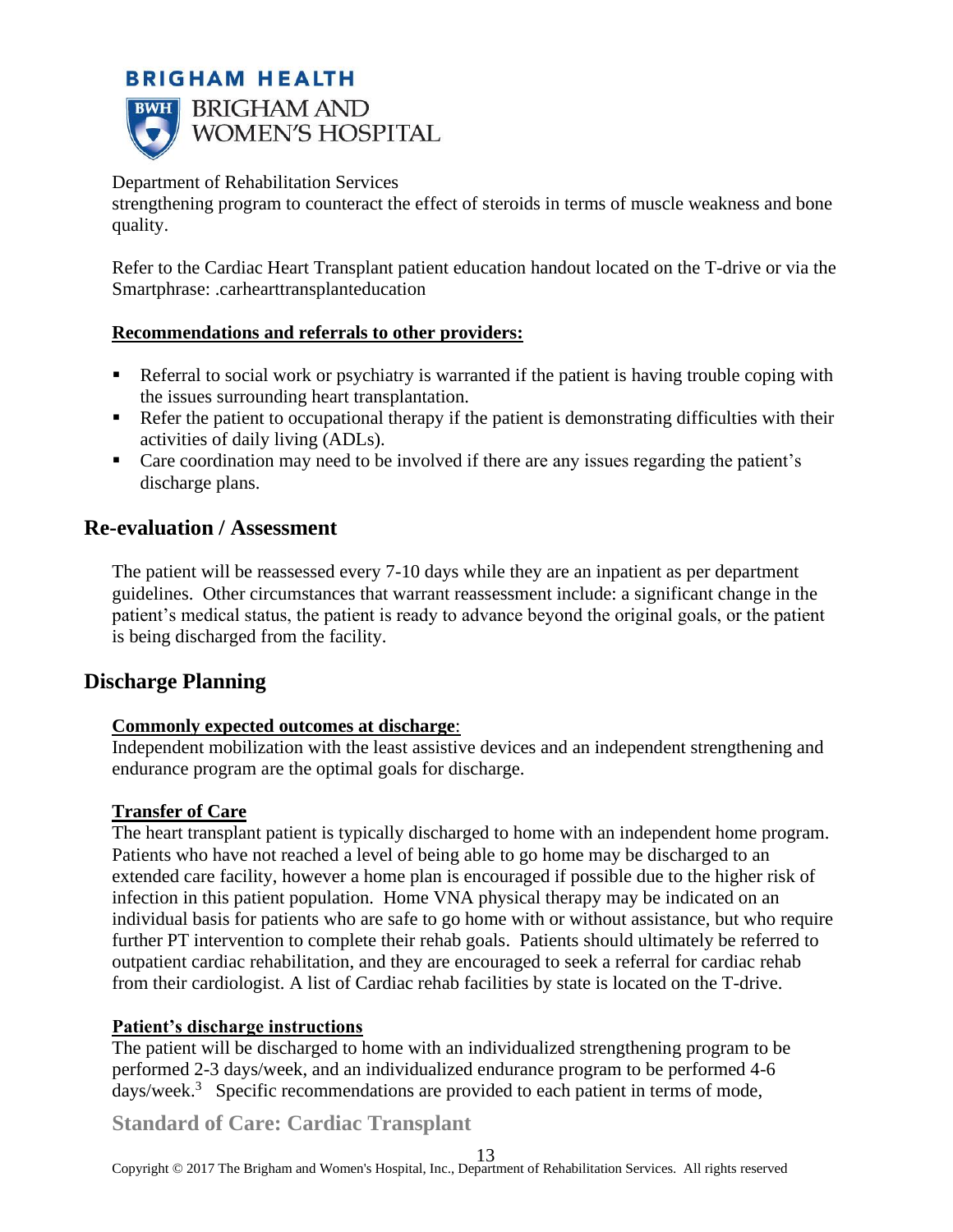

frequency, intensity and duration of exercise upon discharge. They are also instructed how to safely advance their home program.

| Authors: Michelle Tagerman, PT                           | Reviewed by: Sam Chused, PT, Alisa Finkel |
|----------------------------------------------------------|-------------------------------------------|
| October, 2003                                            | <b>PT June, 2017</b>                      |
| Revised: Michelle Tagerman, PT<br>June, 2009, June, 2017 |                                           |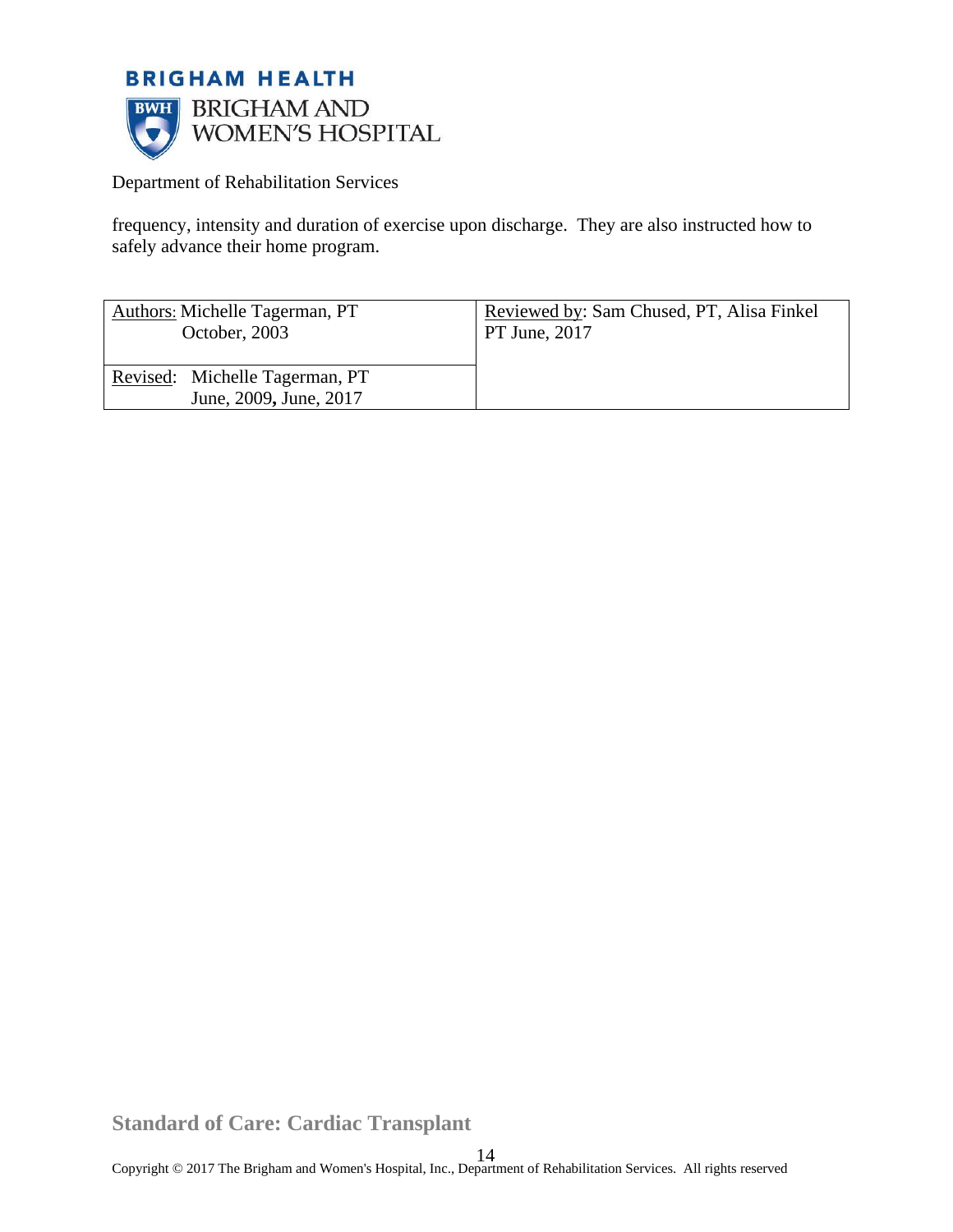

## **References**

1. American Physical Therapy Association, Acute Care Section. Cardiovascular Monitoring Guidelines.

2. Badenhop D T. The therapeutic role of exercise in patients with orthotopic heart transplant. Medicine and Science in Sports and Exercise. 1995; 27(7): 975-985.

3. Balady GJ, Berra KA, Golding LA, Gordon, NF, Mahler, DA, Myers JN et al. ACSM's Guidelines for Exercise Testing and Prescription.  $6<sup>th</sup>$  ed. Baltimore, MD & Philadelphia, PA: Lippincott Williams & Wilkins; 2000.

4. Benjamin et al American Heart Association- Heart Disease and Stroke Statistics- 2017 Update: Chapter 26. Medical Procedures. Circulation. 2017;135:e146–e603.

5. Braith RW. Exercise training in patients with CHF and heart transplant recipients. Medicine and Science in Sports and Exercise. October, 1998; 30(10)supplement:S367-372.

6. Braith RW, Welsch MA, Mills RM, Keller JW, Pollock ML. Resistance exercise prevents glucocorticoid-induced myopathy in heart transplant recipients. Medicine and Science in Sports and Exercise. April, 1998; 30(4): 483-489.

7. Cahalin LP, Buck LA. Cardiac Transplantation and Acute Care Outcomes. Acute Care Perspectives of the American Physical Therapy Association. Fall 2005; 14(3): 1-8.

8. Chou YY, Lai YH, Wang SS, Shun SC. Impact of Fatigue Characteristics on Quality of Life in Patients After Heart Transplantation. J Cardiovasc Nurs. 2017.

9. Drakos SG, Uriel N Advances in cardiac transplantation. Curr Opin Cardiol 2017, 32:283– 285.

10. Eisen, Howard J, Hunt, Sharon A, Yeon, Susan B. Up to Date Website- Heart Transplant Beyond the Basics. <https://www.uptodate.com/contents/heart-transplantation-beyond-the-basics>*. Accessed March 2017.*

11. Erasmus M, Neyrink A, Sabatino M, Potena L. Heart allograft preservation: an arduous journey from the donor to the recipient. Curr Opin Cardiol 2017; 32:292–300.

12. Hasan R, El Ela AA, Goldstein D. Innovations in cardiac transplantation. Curr Opin Cardiol 2017; 32:336–342.

**Standard of Care: Cardiac Transplant**

Copyright © 2017 The Brigham and Women's Hospital, Inc., Department of Rehabilitation Services. All rights reserved 15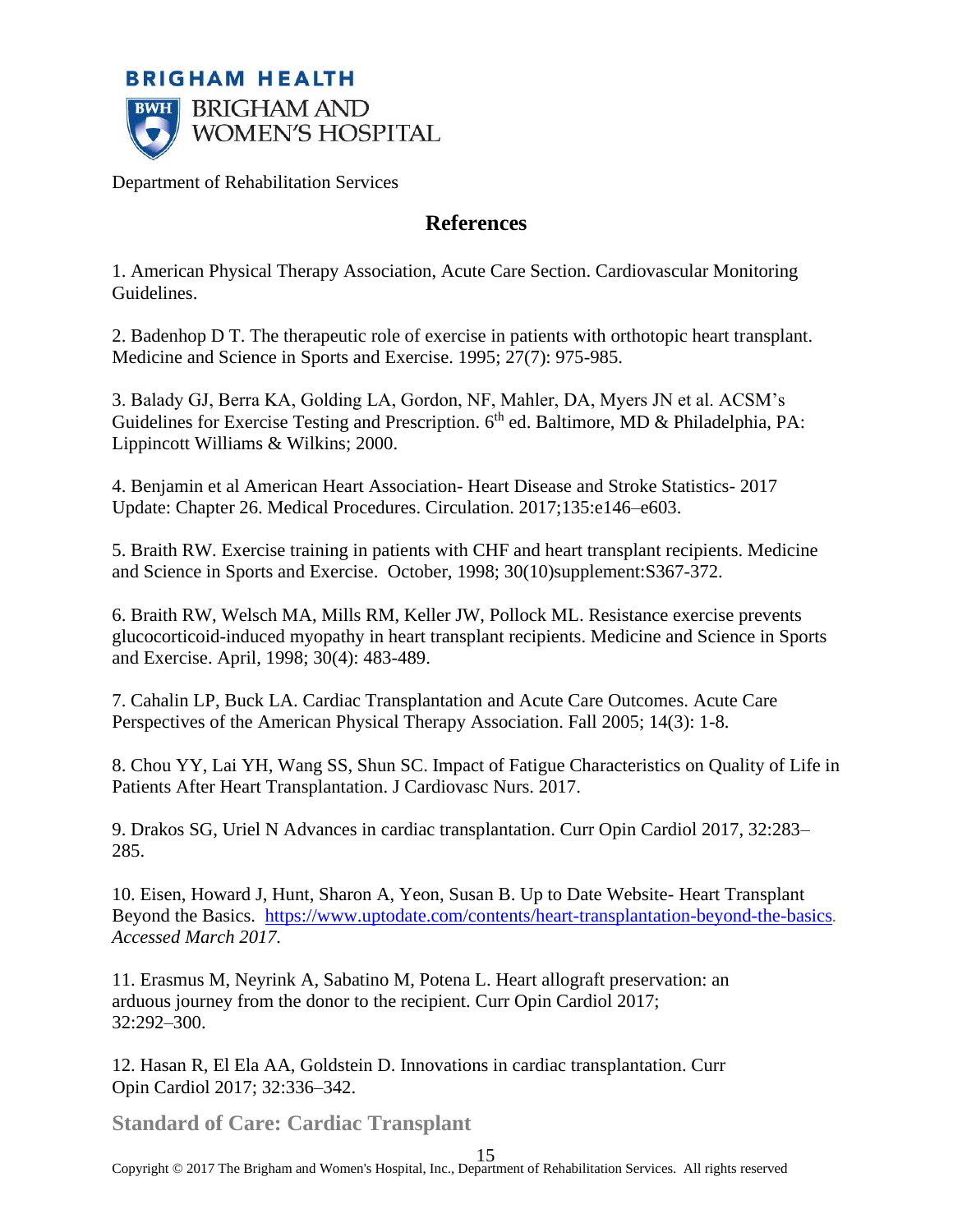## **BRIGHAM HEALTH BRIGHAM AND BWH WOMEN'S HOSPITAL**

Department of Rehabilitation Services

13. Humes HD, DuPont HL, Gardner LB, Griffin JW, Harris ED, Hazzard WR et eds. Medical Management of the Cardiac Transplant Patient. In: Kelley's Textbook of Internal Medicine, 4<sup>th</sup> ed. Lippincott Williams & Wilkins; 2000. Available at: [http://ovidsp.tx.ovid.com/spb/ovidweb.cgi.](http://ovidsp.tx.ovid.com/spb/ovidweb.cgi) Accessed July 18, 2008.

14. Irion GL, Benefield P, Bolton R, Collins G, Davidson K. Effects of Shoulder Range of Motion on Sternal Skin Stress. Acute Care Perspectives of the American Physical Therapy Association. 2005(15)3:13-14.

15. Irion GL, Boyte B, Ingram J et al. Sternal Skin Stress Produced by Functional Upper Extremity Movements. Acute Care Perspectives of the American Physical Therapy Association. 2007;16(3):1-5.

16. Kobashigawa JA, Leaf,DA, Lee N, Gleeson MP, Liu H, Hamilton MA et al. A Controlled Trial of Exercise Rehabilitation after Heart Transplantation. The New England Journal of Medicine. Jan 28, 1999;340(4):272-277.

17. Kuo J, Butchart EG. Sternal wound dehiscence. Care of the Critically Ill. 1995;11(6):244- 248.

18. Lyn ET. Emedicine article: Transplants, Heart. Available at: <http://www.emedicine.com/merg/topic786.htm>Accessed September 11, 2008.

19. Mancini MC. Heart Transplantation. Emedicine article. Available at: [http://www.emedicine.com/med/topic3187.htm.](http://www.emedicine.com/med/topic3187.htm) Accessed June 12, 2007.

20. McGregor WE, Trumble DR, Magovern JA. Mechanical Analysis of Midline Sternotomy Wound Closure. Journal of Thoracic & Cardiovascular Surgery. 1999;117(6):1144-1150.

21. Nytrøen K, Rustad LA, Aukrust P, et al. High-intensity interval training improves peak oxygen uptake and muscular exercise capacity in heart transplant recipients. Am J Transplant. 2012;12(11):3134-42.

22. Nytroen K, Gullestad, L. Exercise after heart transplantation: An overview. World J Transplant 2013 December 24; 3(4): 78-90.

23. Nytrøen K, Gullestad L. Exercise after heart transplantation: An overview. World J Transplant. 2013;3(4):78-90

24. Olbrecht VA, Barreiro CJ, Bonde PN, et al. Clinical outcomes of noninfectious sternal dehiscence after median sternotomy. Ann Thorac Surg. 2006;82(3):902-7.

**Standard of Care: Cardiac Transplant**

Copyright © 2017 The Brigham and Women's Hospital, Inc., Department of Rehabilitation Services. All rights reserved 16